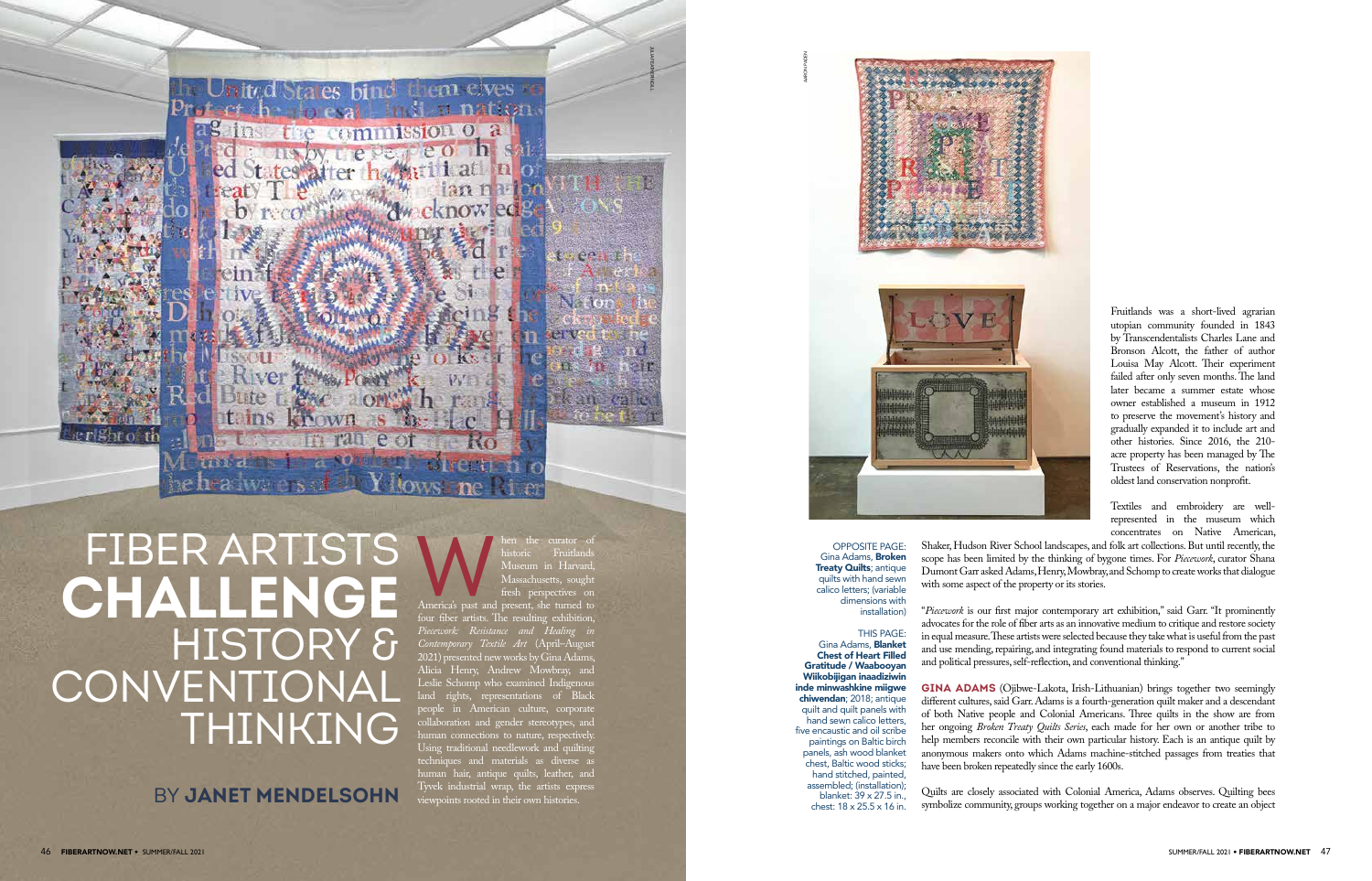



of comfort and warmth. She uses calico because it was a fabric the Colonists exported to Europe, making white men of that era wealthy. During the same time, agents of the United States and Canadian governments wrote treaties that promised money and power in exchange for the tribes' ancestral land. Despite signing the treaties, they subsequently forced Indigenous nations to resettle on reservations and took many Native American children to boarding schools for assimilation, never to return.

"Adams intentionally overlays the traditional quilt patterns with text appliqués that can be literally difficult to read," said Garr. "In so doing, she echoes the experience of Indigenous chiefs who were compelled to sign treaties written in English, whether or not they understood the words." Fruitlands was founded on land that had belonged to the Nipmuc Nation.

Adams lives in Vancouver, British Columbia, Canada, where she is an Assistant Professor at Emily Carr University of Art + Design. She received a BFA from the Maine College of Art and MFA from the University of Kansas. *ginaadamsartist.com*

**ALICIA HENRY** uses textiles to create two-dimensional sculptural portraits representing the experiences of Black people. Henry has said that as a Black artist her wall hangings begin with the personal, then radiate to the cultural, historical, social, and political.

Henry works with cotton, linen, burlap, leather, and canvas, among other textiles, that she dyes, distresses, and hand embroiders. She begins with a sketch then duplicates the drawn lines on fabric with thread or yarn to intentionally direct the eye or evoke emotions, such as the pain suggested by a scar. As a Peace Corps volunteer in Ghana, she began collecting masks. Inspired by the way they convey spirit or power, she sometimes incorporates mask-like imagery in her wall hangings to convey qualities such as strength and confidence.



*The Walk* covers most of a blank gallery wall. A life-size Black woman in a red patterned dress is linked by a fabric line to a generic individual with missing limbs and to a distant, foreboding tree. The powerful work's simplicity suggests family bonds, lynchings, and ongoing violence.

"Alicia Henry brings together collage, painting, and textile methods with sophisticated use of negative space," said Garr. "She doesn't spell things out for us. Her work elicits an emotional response rather than being a portrait of a

specific person."

Henry lives in Nashville, Tennessee, where she is a Professor of Art at Fisk University. She received a BFA from the School of the Art Institute of Chicago and MFA from Yale University School of Art and studied at Skowhegan School of Painting and

**ANDREW MOWBRAY** saw houses under construction and thought the synthetic waterproofing material, Tyvek® HomeWrap®, looked like quilts wrapping the structures. Made by DuPont, Tyvek is sometimes printed with repetitive company logos. Mowbray is primarily a sculptor, but he dismisses conventional boundaries of art, craft, and architecture. His designs encompass all kinds of repurposed materials. He began making framed quilts out of Tyvek, manipulating the stiff, non-woven material into origami-like folds.

Sculpture. *zeitgeist-art.com/aliciahenry*  (installation) THIS PAGE LEFT: Alicia Henry,

> *Variants* is his series of Tyvek quilts reworking the orange and blue Home Depot logo nine ways. For *Piecework*, he created *Apothecary Roses*, inspired by Fruitlands's origins, his love of gardening, and by Shaker "gift" or "spirit" drawings made during the 1840s by Shaker Sisters experiencing ecstatic spiritual states.

## OPPOSITE PAGE: Alicia Henry, The Walk; 2009; acrylic, dye, wood, linen, cotton, silk, thread, yarn; hand stitched, assembled;

Untitled; 2021; paper,

paint, cloth; hand stitched, assembled; 91 x 60 in. RIGHT: Andrew Mowbray, Apothecary Roses; 2021; Tyvek® HomeWrap® , thread; machine stitched; 83 x 53.5 in.